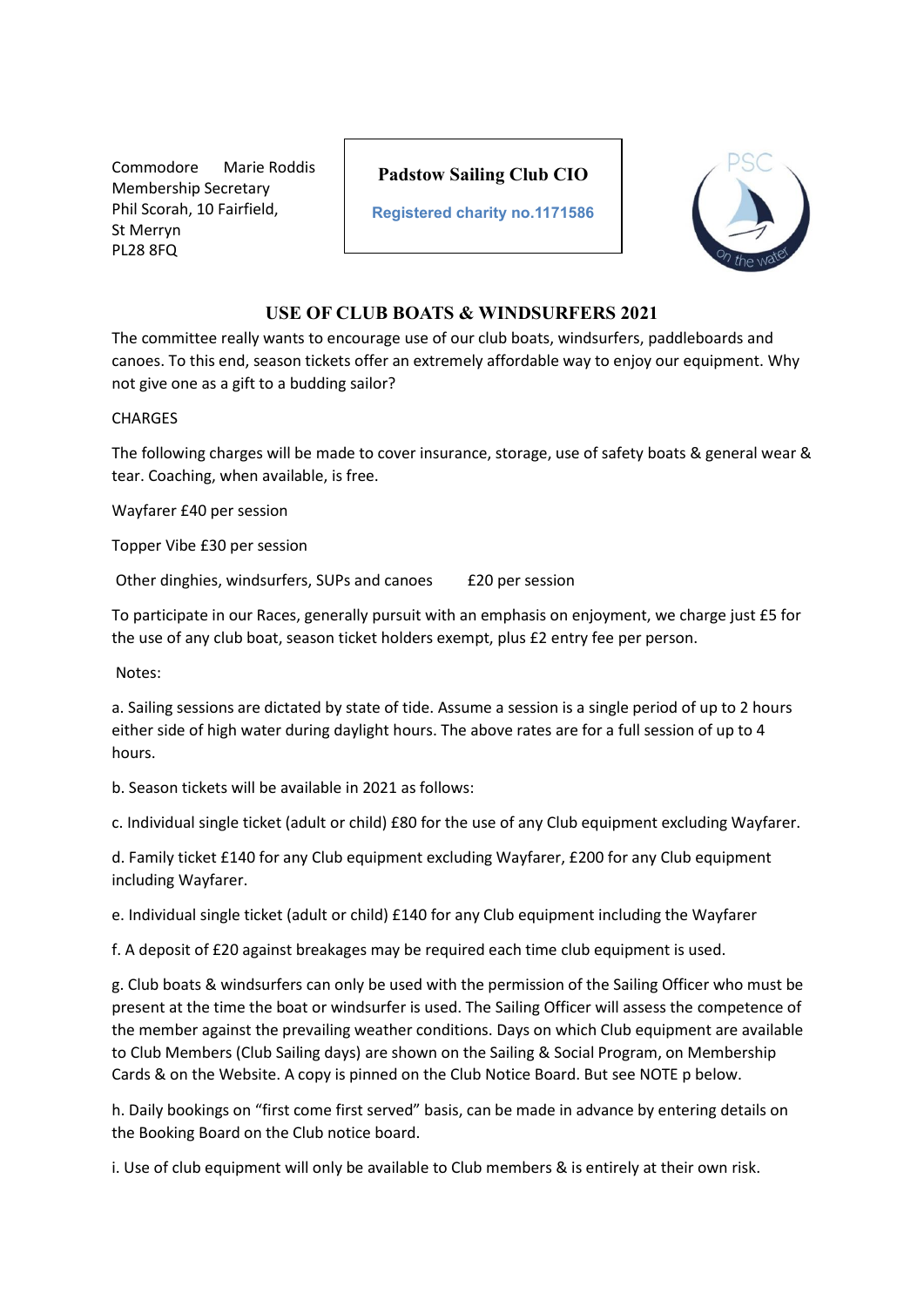j. Users will be required to assist in rigging & de-rigging the boat/board, launching, recovery, & returning all equipment to store. The Sailing Officer will check the equipment on its return.

k. Payment should be made in advance to the Sailing Officer at the time of use, who will enter the amount into the Log book & pass the funds to the Treasurer, with a statement of which equipment was used, via the Club Safe.

l. Buoyancy aids must be worn when on the water and members are advised to consider suitable helmets, particularly for younger members.

m. The Club safety boats will be available during Club sailing activities. Qualified Club members only will be permitted to drive them.

n. Club Races. Members entering Club Races using Club equipment are not required to pay the above fees & will pay the same entry fees as members using their own boats.

o. Junior sailing and taster session changes. A charge of £5 for each session to cover costs. This includes temporary membership for that day and use of appropriate equipment.

Club members will be able to buy a season ticket, either family or for an individual. A season ticket will (weather permitting) enable them to use any club equipment, when a sailing officer is present, this includes Junior Sailing and club sailing so then the £5 will not be payable.

p. NOTE There is no guarantee that a Sailing Officer & Safety Boat driver will be available on all club sailing days. This will depend on whether sufficient volunteers come forward to do these duties.

Windsurfing & Sailing Instruction

Instruction will be offered to Club members on the following basis:

a. Windsurfer taster sessions. They will be required to pay the relevant fee or hold a season ticket if using Club equipment.

b. Free coaching on Club or member's boats. Members will be required to pay the relevant fee. Note: The Club cannot offer RYA certificates.

d. Contact: George Hamilton (01841540824 or 07973770146) for windsurfing tasters.

Alan Roberson (07889334783) for sailing instruction.

Spare Crews

Anyone wishing to sail as a crew member, or who seeks crew or passengers for his or her boat on a specific day should get in touch with the Sailing Officer on the day concerned. A donation to Club funds will be requested for sailing sessions organised by a Club member or official. It is intended to display lists of boats & dates for which spare crew or passengers are invited on the Club notice board. Members will have the opportunity to add their names if they wish.

Spare crews will also be invited to sail on member's boats during Club Racing days

Organised Sailing Events

It is intended that overnight sails, day sails, dolphin watch/fishing trips, beach parties & fish & chip runs will be organised on a regular basis as well as Club Race evenings. Should you be interested in participating, please contact George Hamilton or Tony Rickard. A notice will be displayed in the Club